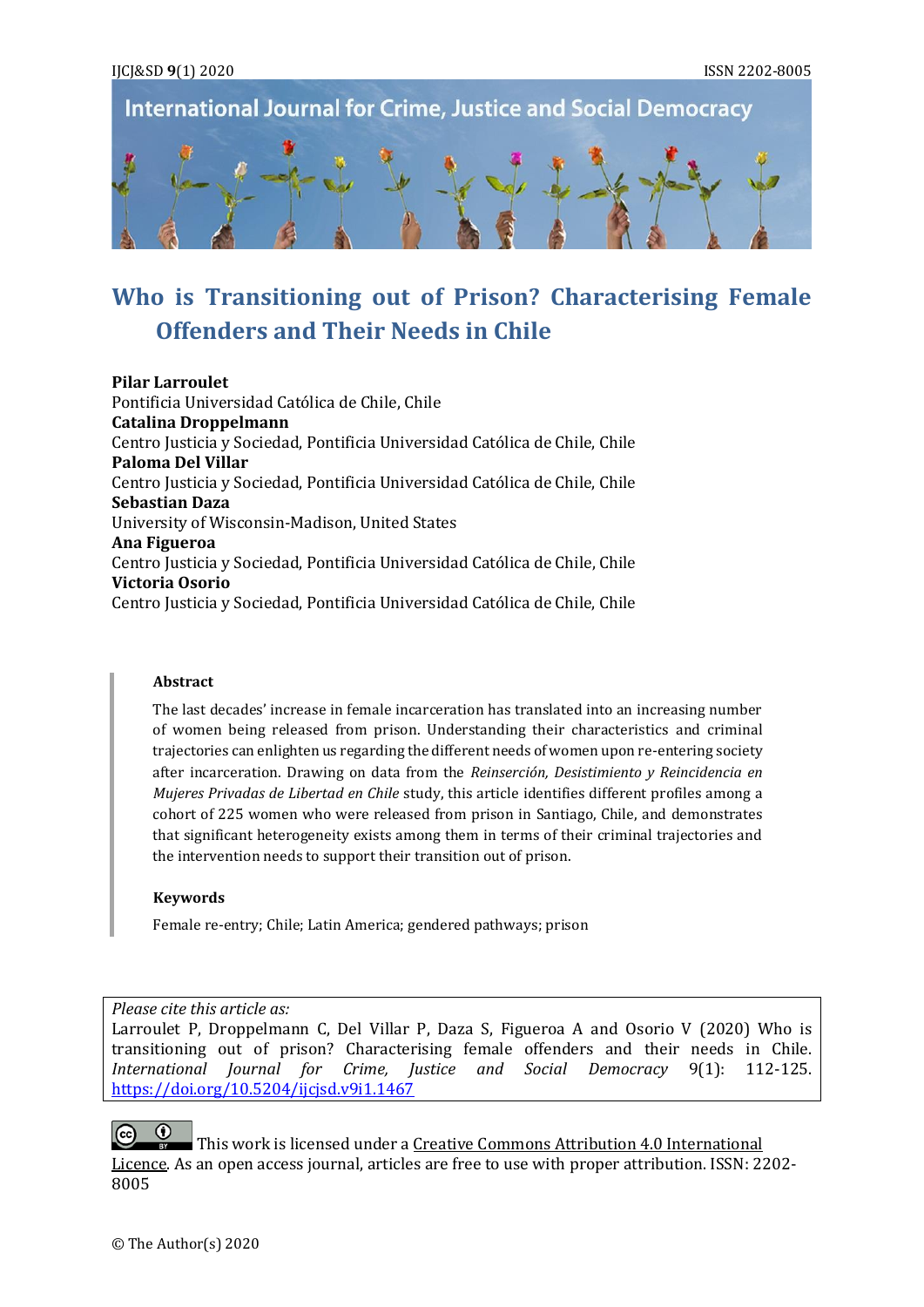#### **Introduction**

The increase in the population of incarcerated people over the last few decades has subsequently increased the number of people who are released from prison. There is consequently a salient interest in the re-entry process. Chile, like other Western countries, has experienced a significant rise in its prison population since the 1990s (Salinero 2012), with a relatively larger increase being driven by the female population (Gendarmeria 2016; Walmsley 2017).

Although most of our current understanding about offending is based on research conducted among male offenders, a substantial body of research exists that, from the feminist perspective, analyses the distinctive criminal trajectories of female offending and the specific needs of women re-entering society after being incarcerated (Belknap 2007; Brennan et al. 2012; Daly 1992; Salisbury et al. 2017; Simpson et al. 2008). Nevertheless, most of this research has been conducted in anglophone countries, which neglects both the specific historical and societal issues from the global south and the particular ways in which crime has been affected by culture and gender.

In the present study, we identify and characterise different profiles among a cohort of women who have been released from prison in Santiago, Chile's capital city. We commence by discussing the evidence regarding female criminal trajectories. Then, based on a set of indicators that have been derived from the literature, we use latent class analysis (LCA) to identify different groups among this cohort of women offenders. After describing each group in terms of sociodemographic variables and life histories of offending and victimisation, we discuss policy suggestions for addressing the differences between the identified groups.

# **Women's Criminal Trajectories**

Research on criminological careers has revealed that women desist from crime earlier than men (Flood-Page et al. 2000; Giordano et al. 2002; McIvor, Murray and Jamieson 2004) and that they have much lower re-offending rates (Cannon and Wilson 2005; Ministry of Justice 2011). Compared to men, women released from prison have, on average, shorter criminal histories that start later in life and are less likely to have been sentenced for serious and violent crimes (Block et al. 2010; Morales et al. 2015). However, these women leave with several disadvantages as they transition from prison back into their communities. Incarcerated women are more likely than incarcerated men to have lower levels of education and histories of unemployment (Kruttschnitt and Gartner 2003; Morales et al. 2015). They are also more likely to report mental health problems and problematic drug use (Bloom, Owen and Covington 2003; CESC 2007; Hurtado and Larroulet 2012), as well as to have experienced histories of victimisation and abuse during childhood from their family members and as adults from their romantic partners (Belknap 2007; Britton 2011; Larroulet 2016).

Since the early 1990s, feminist scholars have developed what is now termed 'gendered pathways'—an approach that analyses the life experiences that have led women and girls into offending (Miller and Mullins 2006). The main focus of inquiry is to explain the nature of female pathways into law-breaking, with an emphasis on biographical elements (Daly 2013).

Although this line of inquiry emerged early in feminist criminology (for a review, see Belknap 2007), one of the most cited studies on gendered pathways to crime is Daly's work, in which she analysed the files of 40 women and 40 men to determine gender differences and similarities regarding the pathways to felony court in the United States (US) (Daly 1992, 1994). Among females, Daly (1992) identified five different pathways that led women into the criminal justice system. The more common pathways included *street women* and the *harmed and harming women*. Street women were characterised by an early abandonment from an abusive home that pushed them into a life on the streets—one marked by early involvement in offending and high levels of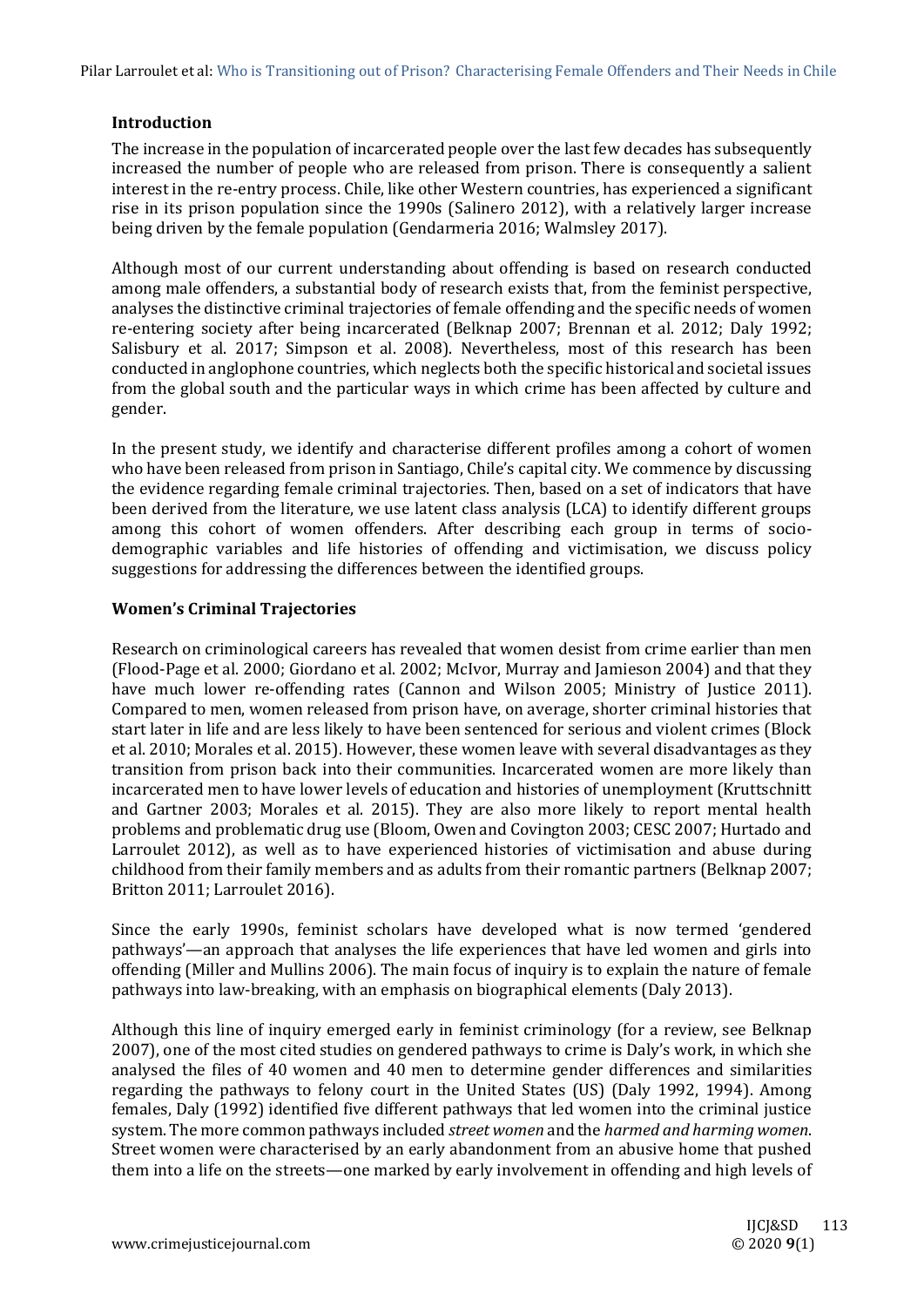substance use and abuse. Harmed and harming women comprised women who were victimised as children and who were characterised by aggressive behaviour that appeared early in life and that extended into adulthood, which linked to mental health problems and problematic drug use. A third pattern that Daly identified included *drug-connected women* who became involved in offending through the drug market, mainly as a result of their relationship with family members or romantic partners who were either using or selling drugs. A shorter involvement in offending characterised this pattern, as well as an almost non-existent use of drugs. Finally, there were two patterns that were characterised by a later crime onset. The first group included the *battered women*, which consisted of women who became involved in crime due to their relationship with a violent partner (see also Richie 2001; Simpson et al. 2008). The final group, called the *economicrelated* pathway, involved women who exhibited lower levels of risk factors that traditionally linked to offending and who had committed mostly economic offences, such as fraud (Daly 1992).

Subsequent studies have confirmed the existence of similar patterns, mainly highlighting the role that domestic violence and economic and social vulnerability plays in women's crime involvement (Brennan et al. 2012; Nuytiens and Christiaens 2017; Richie 2001; Simpson et al. 2008). Research has also evidenced the influence of drug abuse on female crime, highlighting the emotional stability acquired by women who successfully began avoiding drug use and demonstrating how this was crucial in their abandonment of crime (Barry 2012; McIvor et al. 2009; Michalsen 2019; Rumgay 2004).

However, most of this research has been conducted in anglophone countries (for one exception, see Nuytiens and Christiaens 2016). Feminist criminology in Latin America has mainly explored the prison experiences of incarcerated women (see Azaola 2013; Lemgruber 1999; Salazar and Cabral 2012), and less attention has been paid to their criminal trajectories and to the heterogeneity that might exist between different groups of women. Nevertheless, some studies have confirmed the roles that economic marginalisation and gender violence play as fundamental issues that contribute to women's offending, especially in the case of drug-related crimes (Antony 2007; Boiteux 2015; CELS 2011; Rodríguez 2005). In a recent study conducted with women who were convicted in a federal jail in Argentina, Salisbury et al. (2017) highlighted the high prevalence of victimisation and violence that was evident before criminal involvement, as well as the economic motivation underlying most of the crimes. Regarding gendered pathways, most of the women in federal prisons in Argentina fell into the drug-connected and economic-motivated pathways, while fewer women reported life histories of severe abuse and victimisation.

Research has overall revealed that incarcerated women are people with life stories, backgrounds and circumstances that have been embedded into structural contexts characterised by substantial gender inequalities—all of which must be considered when developing re-entry policies (Chesney-Lind 1997; Gelsthorpe 2004). A better understanding of the diversity that underpins female offenders' criminal trajectories may help us develop programs for those women transitioning out of prison, especially in Latin America, as there is scarce information regarding women offenders. Accordingly, this article explores the characteristics evidenced in a sample of women who were released from prison in Santiago, Chile. It does so to assess whether heterogeneity is present among the women, and, thus, to contribute with the development of interventions that better account for the specific needs of this population.

#### **Method**

#### *Data*

In the present study, we used data from the *Reinserción, Desistimiento y Reincidencia en Mujeres Privadas de Libertad en Chile* study ('reintegration, desistance and recidivism among female inmates in Chile'), an intensive longitudinal study that followed a cohort of women who were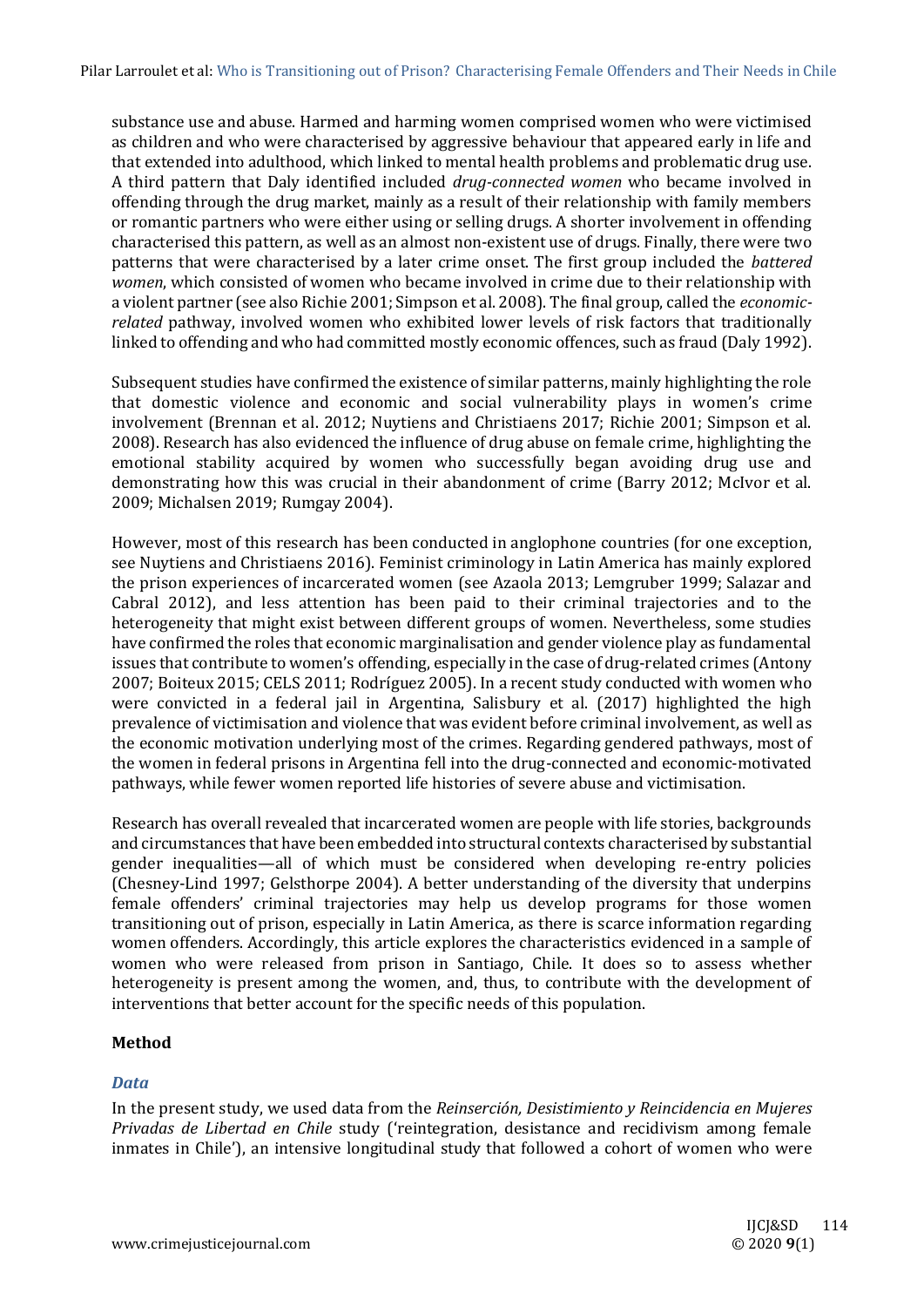released from prison between September 2016 and March 2017 in Santiago, Chile (Larroulet et al. 2019). 1

The target population was Chilean women who served custodial sentences of at least 30 days. Two hundred and seventy-seven women met the selection criteria during the observation period, of which 225 (81 per cent) participated in the study, 22 (eight per cent) refused to participate and 30 (11 per cent) where not contacted due to logistic issues.<sup>2</sup> The study consisted of a baseline interview that was conducted one to two weeks before prison release and four follow-up interviews between a week and 12 months after release. The current analysis is based on the information collected in the baseline interview, which mainly included closed-ended survey questions regarding life histories in different domains (e.g., work and family histories, criminal trajectories, drug use and personal relationships) and the women's experience in prison. The recruitment and interviews were conducted by a team of trained social workers, and the women respondents received an economic incentive for their participation.<sup>3</sup>

Regarding the specific context, Santiago, like other Latin American capitals, concentrates a significant share of the country's total population, concentrating approximately 30 per cent of the female prison population.<sup>4</sup> Moreover, high levels of urban segregation characterise the city, which results in unequal access to education, other services and labour market (Fuentes et al. 2017). As for the rest of Chile, females are more affected by poverty and have poorer participation in the labour market.<sup>5</sup> While the UK is ranked 18th and the US 28th out of 145 countries in the Gender Gap Index, Chile is ranked 73rd (World Economic Forum 2018).

#### *Analytic Plan*

We use LCA to identify different profiles among the released women (Collins and Lanza 2010). The premise of the latent class model is that the observed heterogeneity in the sample is the consequence of a discrete set of unobserved groups from which the population is drawn.

As noted above, the groups were defined based on variables that tied to the literature regarding female criminal trajectories, which were available on the data set.<sup>6</sup> Specifically, we used seven binary indicators, three of which directly related to the type of crime in which women had been involved throughout their lives: whether they had ever been involved in 1) theft (70 per cent); 2) other property offences, including violent offences such as robbery (59 per cent); and 3) drug offences (44 per cent).<sup>7</sup> Three indicators regarding the level of criminal involvement were also included: 4) early onset in offending (37 per cent), which was assessed by having committed the first offence at age 14 or younger; 5) self-identification as a delinquent (22 per cent); and 6) prior prison sentences (26 per cent), which were measured as being above the median in the sample distribution (corresponding to four or more sentences). Finally, we included a measure of whether the woman presented 7) symptoms of drug abuse or drug dependency at a baseline level (40 per cent). Table 1 outlines the descriptive statistics of these indicators. The mean corresponds to the proportion of women who show positive values for each one of the binary indicators.

We selected the model that fitted the data better and evaluated it in terms of the later classification of group membership. We then classified each woman by the group in which she had a more substantial likelihood of membership. Each of those groups was then described in terms of socio-demographic factors and life histories of offending and victimisation to address the question regarding their specific needs and to propose tailored policies for the groups. Significant differences between groups were tested using an ANOVA test.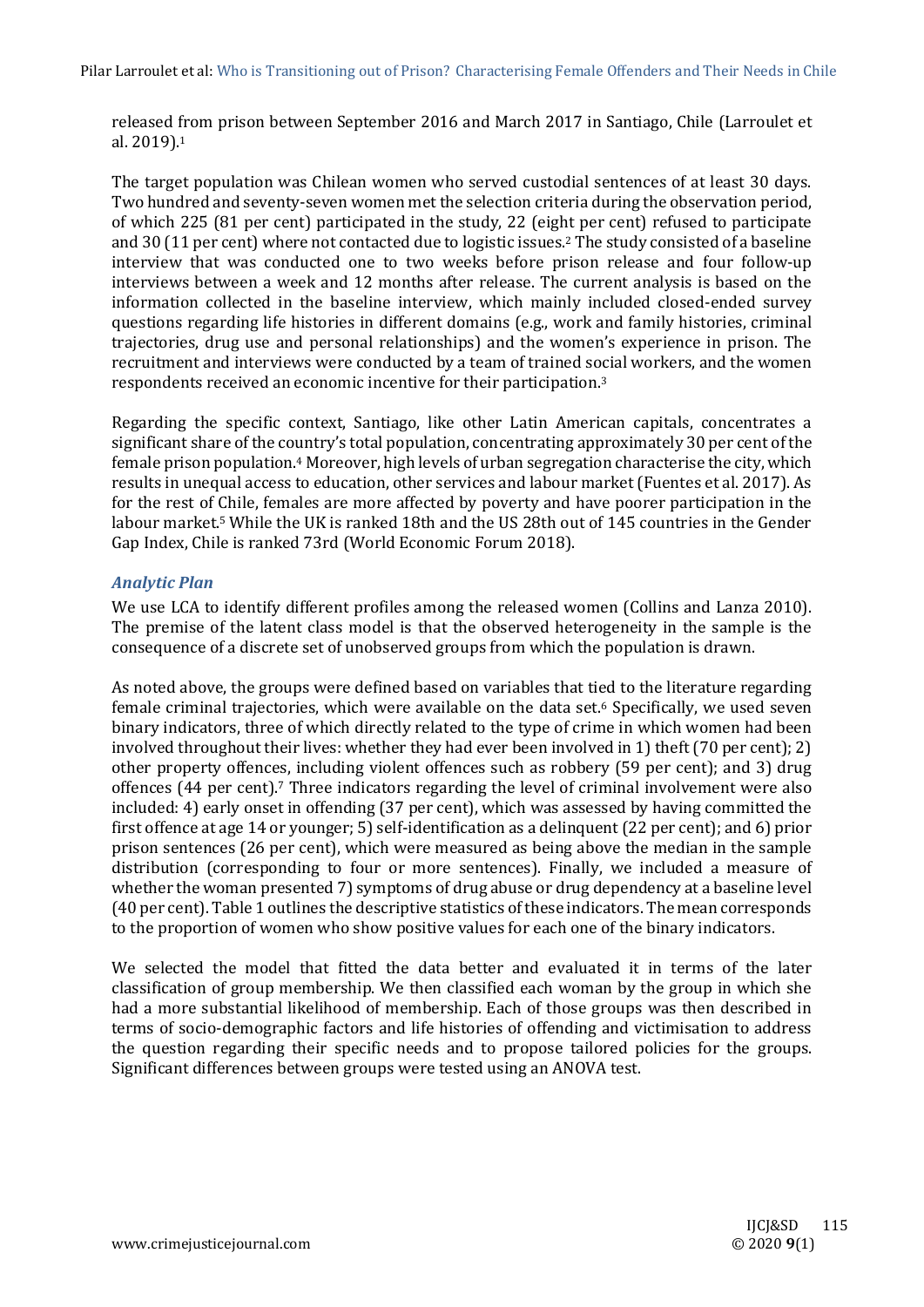| <b>Indicator</b>                                  |              | W   | <b>Mean</b> | <b>SD</b> |
|---------------------------------------------------|--------------|-----|-------------|-----------|
| Type of                                           | Theft        | 225 | 0.70        | 0.46      |
| Offence-Life                                      | <b>Other</b> | 225 | 0.59        | 0.49      |
| Prevalence                                        | Property     |     |             |           |
|                                                   | Drugs        | 225 | 0.44        | 0.50      |
| Prior Incarceration (4 or more)                   |              | 224 | 0.26        | 0.44      |
| Substance Abuse or Dependence                     |              | 225 | 0.40        | 0.49      |
| Early Onset in Offending (14 years or<br>younger) |              | 221 | 0.37        | 0.48      |
| Self-Identification as Delinquent                 |              | 221 | 0.22        | 0.42      |

#### **Table 1. Descriptive statistics**

# **Results**

The first step in the LCA was to run models with a different number of classes and compare them in terms of the fit statistics provided by the models (BIC and AIC8). Although the models with more than one class significantly fit the data better, the differences between the two and threeclass models were not as apparent.<sup>9</sup> After analysing the different indicators, we continued with the three-group solution that provided a more nuanced representation of the population of interest. Moreover, the posterior probabilities of group membership in the three-class model were larger than .70, which is considered a threshold for correct classification (Roeder et al. 1999).<sup>10</sup>

Figure 1 displays the item–response conditional probabilities, which represent the probability of answering 'yes' to the given item, conditional on group membership. Class 1 (31 per cent) is characterised by its high prevalence of drug offences and low prevalence of the remaining types of crimes. Women in this class have lower incarceration rates and started offending at older ages. They do not identify themselves as delinquent, nor do they present a high likelihood of drug abuse.

Women from Class 2 (29 per cent) also presented a lower likelihood of deep involvement in criminal behaviour, as well as a lower probability of having experienced many prior incarceration episodes or of presenting symptoms of drug abuse. Although their chances of having an earlier crime onset were higher than those among the women from Class 1, Class 2 women also do not identify themselves as delinquents. The main difference between Classes 1 and 2 is the type of offence in which they have been involved: Class 2 has a lower likelihood of having been involved in drug offences, but a higher likelihood of having been involved in theft and other property crimes than women from Class 1.

Finally, Class 3 is characterised by its higher involvement in offending; women in this class were more likely to report having had four or more prior incarceration terms, having committed their first offence when they were 14 years old or younger and perceiving themselves as delinquents. They are also significantly more likely to present symptoms of drug abuse and dependency. Women in this class are predominantly involved in thefts and other property offences.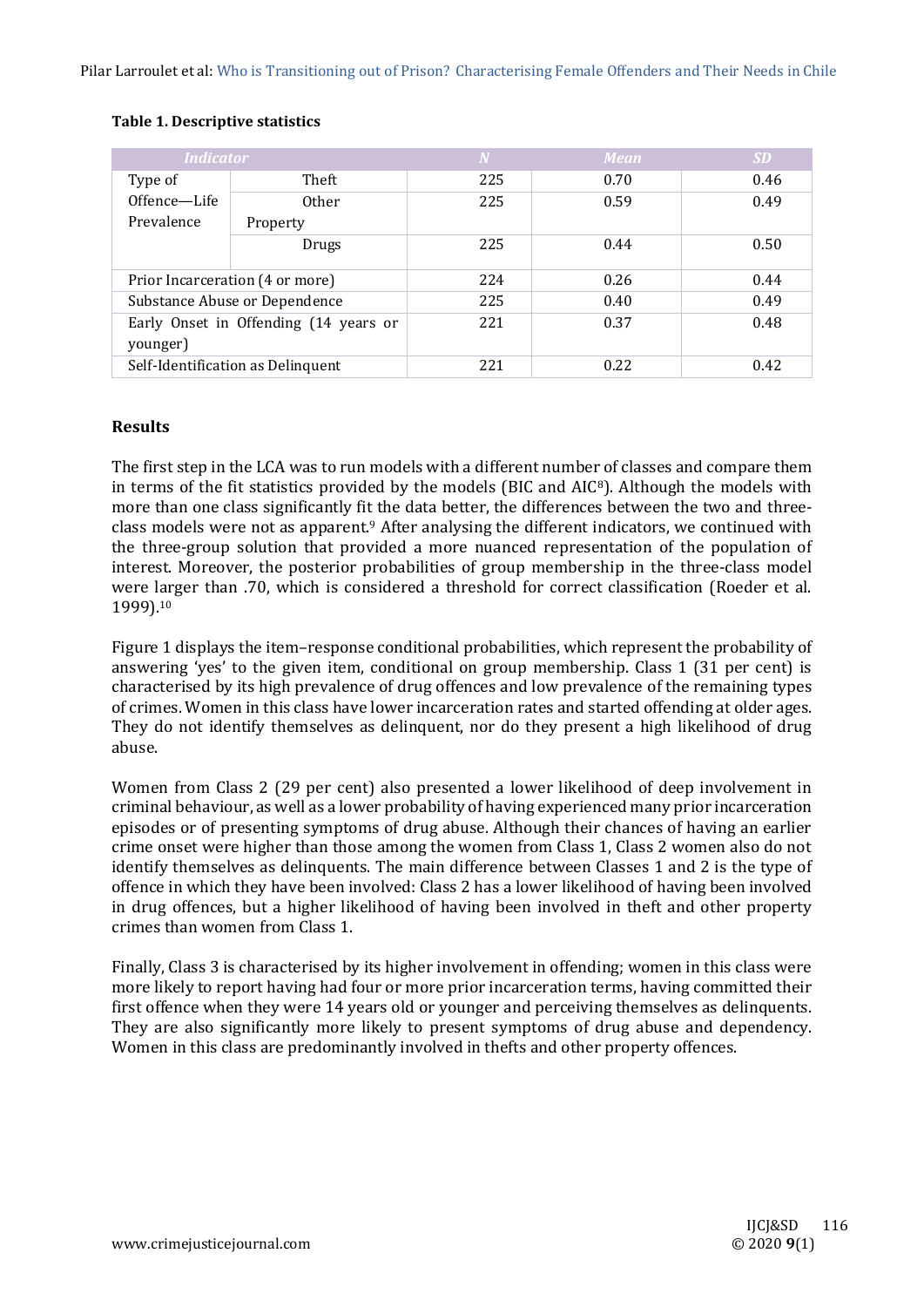

**Figure 1. Item–response probabilities (n = 225)**

# **Different Life Histories, Different Classes**

To describe the different classes, we grouped each woman according to where she had exhibited a larger likelihood of class membership. As Table 2 reports, the classes differed in terms of sociodemographic characteristics. Women in Class 1 were, on average, 10 years older than the other two classes. Women from Class 2, although younger than those from Class 1, were slightly older than those from Class 3 and had higher chances of having achieved a high school diploma. In terms of offending, 90 per cent of the women classified in Class 1 were sentenced for a drug offence, while 66 per cent of those classified in Class 3 were sentenced for theft. Those sentences were associated with longer and shorter sentence terms, respectively.

Women from Class 2 presented a more complex criminal pattern. Although their current offence was a property crime, they were more likely to have been sentenced for property crimes that involved violence (i.e., robberies). Similar to the women from Class 1, they were more likely to be in their first incarceration term. Although women from Class 1 reported fewer factors that were traditionally associated with a higher likelihood of offending (i.e., an early crime onset, early use of hard drugs or deviant peers), they were as likely as women from Class 2 to report having ever had a parent who was incarcerated.

The three classes differed in their experiences before their incarceration. Women from Class 3 were more likely to experience violence during childhood, life on the streets or in foster care, and they were more likely to have had an earlier involvement in the criminal justice system. Their lives prior to prison were also characterised by residential instability and association with criminally involved peers. Although no significant difference was found in terms of intimate partner violence, women in Class 3 were more likely to report having assaulted their partners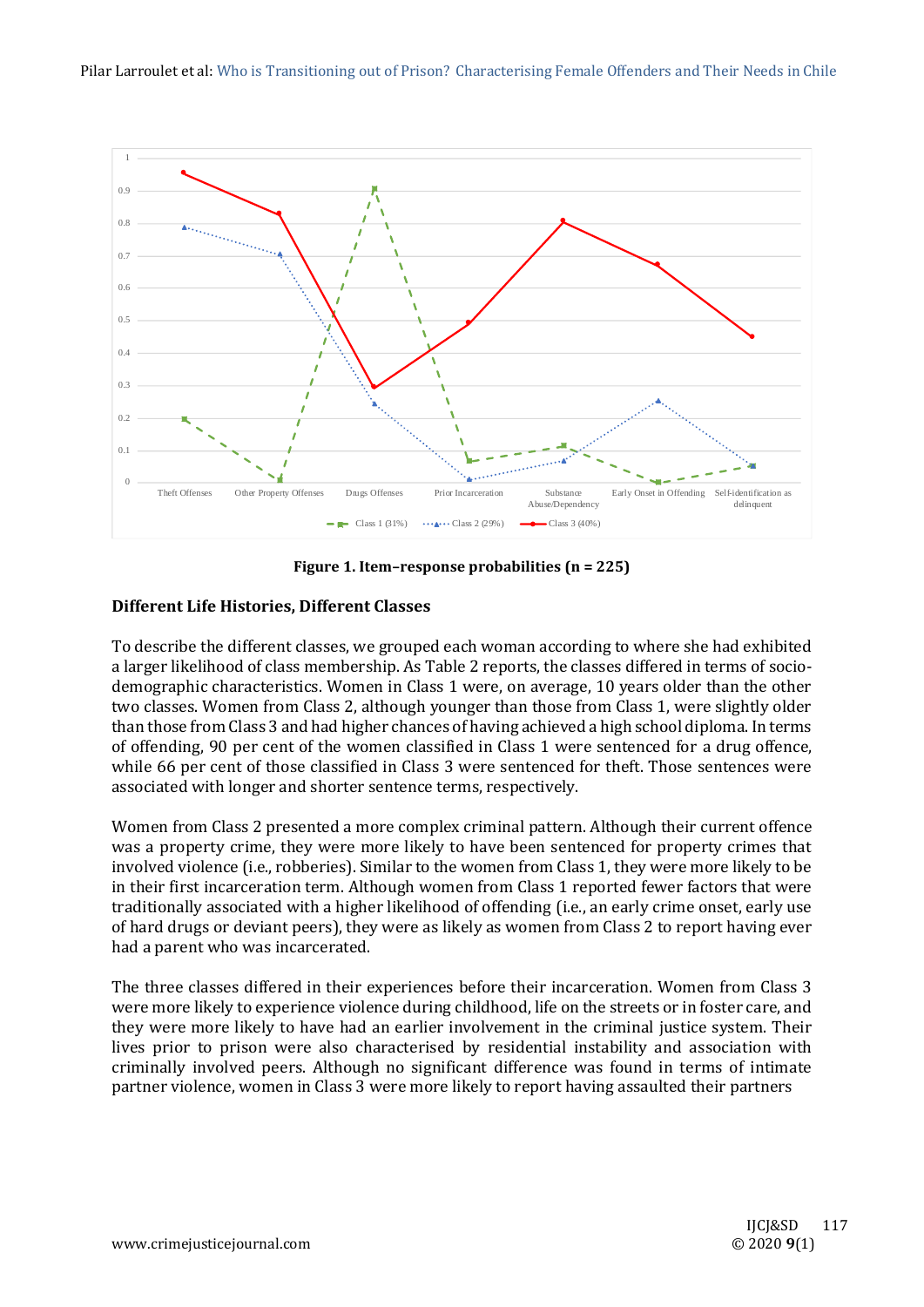# **Table 2: Characteristics by class**

|                                                                                                                                                               |                                                           | CLASS <sub>1</sub> | CLASS <sub>2</sub> | CLASS <sub>3</sub> | <b>TOTAL</b> |
|---------------------------------------------------------------------------------------------------------------------------------------------------------------|-----------------------------------------------------------|--------------------|--------------------|--------------------|--------------|
| Variable                                                                                                                                                      |                                                           | $N = 69$           | $N = 65$           | $N = 91$           | $N = 225$    |
|                                                                                                                                                               | A. Socio-Demographic Characteristics                      |                    |                    |                    |              |
| $Age*$                                                                                                                                                        |                                                           | 44.0               | 34.8               | 31.1               | 36.1         |
| High school diploma (%)                                                                                                                                       |                                                           | 29.0               | 36.9               | 23.1               | 28.9         |
| School dropout (%)                                                                                                                                            |                                                           | 81.2               | 83.1               | 85.7               | 83.6         |
| Number of children*                                                                                                                                           |                                                           | 2.9                | 2.4                | 2.1                | 2.4          |
| <b>B. Offence History</b>                                                                                                                                     |                                                           |                    |                    |                    |              |
| Current<br>Offence (%)*                                                                                                                                       | Theft                                                     | 2.9                | 35.4               | 65.9               | 37.8         |
|                                                                                                                                                               | Other Property                                            | 2.9                | 44.6               | 22.0               | 22.7         |
|                                                                                                                                                               | Person                                                    | 4.4                | 3.1                | 3.3                | 3.6          |
|                                                                                                                                                               | Drugs                                                     | 89.9               | 16.9               | 8.8                | 36           |
| First incarceration term $(\%)^*$                                                                                                                             |                                                           | 39.1               | 37.5               | 15.4               | 29.0         |
| Sentence                                                                                                                                                      | < 1 year                                                  | 14.5               | 43.1               | 72.5               | 46.2         |
| Length $(\%)^*$                                                                                                                                               | Between 1 and 3                                           | 40.6               | 16.9               | 12.1               | 22.2         |
|                                                                                                                                                               | years                                                     |                    |                    |                    |              |
|                                                                                                                                                               | > 3 years                                                 | 44.9               | 40.0<br>34.4       | 15.4               | 31.6         |
| Arrested as a minor $(\%)^*$                                                                                                                                  |                                                           | 11.6               |                    | 68.9               | 41.3         |
| Experienced parental incarceration<br>$(%)^*$                                                                                                                 |                                                           | 15.9               | 16.9               | 34.1               | 23.6         |
|                                                                                                                                                               | C. Experiences during Childhood and Adolescence           |                    |                    |                    |              |
| Witnessed physical violence between<br>parents $(\%)^*$                                                                                                       |                                                           | 37.7               | 38.5               | 55.6               | 45.1         |
| Experienced physical violence (%)*                                                                                                                            |                                                           | 30.4               | 26.2               | 47.3               | 36.0         |
| Experienced sexual violence (%)                                                                                                                               |                                                           | 11.6               | 18.5               | 24.2               | 18.7         |
| Spent nights on the streets (%)*                                                                                                                              |                                                           | 4.3                | 20.0               | 25.3               | 17.3         |
| Was in SENAME <sup>1</sup> for social protection<br>$(%)^*$                                                                                                   |                                                           | 1.4                | 10.8               | 24.2               | 13.3         |
| Experienced friends arrested (%)*                                                                                                                             |                                                           | 17.4               | 49.2               | 77.3               | 50.5         |
| Used weapon $(%)^*$                                                                                                                                           |                                                           | 1.4                | 24.6               | 31.1               | 20.1         |
| <b>D. Intimate Partner Violence</b>                                                                                                                           |                                                           |                    |                    |                    |              |
| As victim $(\%)$                                                                                                                                              |                                                           | 63.8               | 63.1               | 69.2               | 65.8         |
| As offender (%)*                                                                                                                                              |                                                           | 31.9               | 33.8               | 61.5               | 44.4         |
|                                                                                                                                                               | E. Experiences 6 Months before Current Incarceration Term |                    |                    |                    |              |
| Was formally working (%)                                                                                                                                      |                                                           | 18.9               | 17.4               | 10.5               | 15.4         |
| Residential instability (more than one<br>home) $(\%)^*$                                                                                                      |                                                           | 8.7                | 26.6               | 37.4               | $25 - 4$     |
| Spent a night on the streets (%)*                                                                                                                             |                                                           | 2.9                | 12.9               | 30.8               | 17.1         |
| Most friends involved in offending<br>$(%)^*$                                                                                                                 |                                                           | 11.6               | 23.8               | 56.2               | 33.0         |
| <sup>1</sup> SENAME = Servicio Nacional de Menores (national service for minors).<br>*Significant differences (95% confidence, p-value < .05) between groups. |                                                           |                    |                    |                    |              |

In terms of access to services during imprisonment (Table 3), the differences between classes were also observed in training and employment. Specifically, women from Class 3 were significantly less likely to have had access to employment, training or even drug treatment while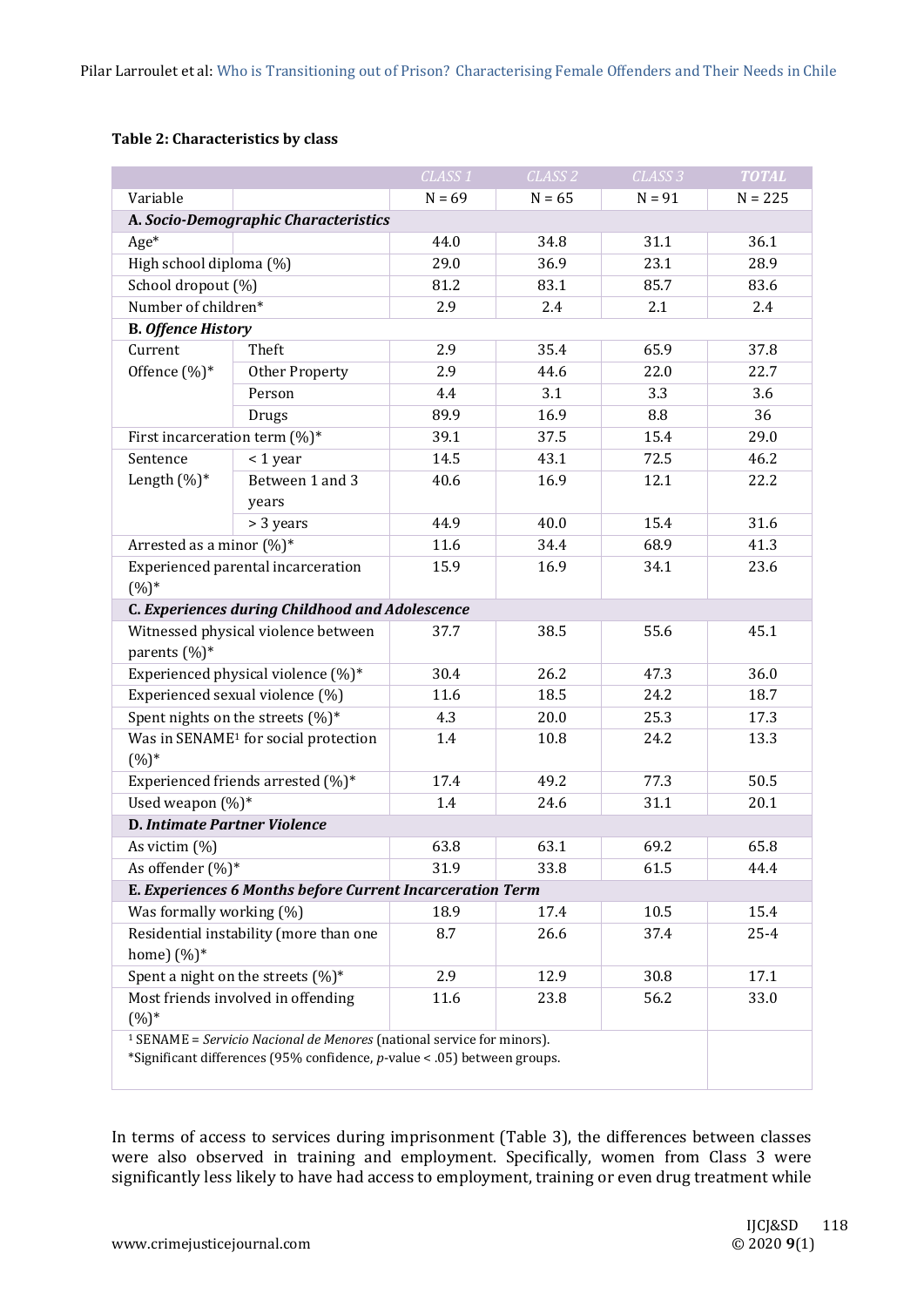incarcerated—even though almost 90 per cent of them exhibited symptoms of drug abuse or dependency. Their lack of access to programs is probably explained by the fact that the Chilean corrections system prioritises inmates with larger sentences when offering access to services (see Baldry 2010). Although women from the other groups did have greater access to services, their participation was also reduced, with only 57 per cent of Class 1 and 49 per cent of Class 2 having had access to training and employment interventions.

|                                  |  | CLASS <sub>1</sub> | CLASS <sub>2</sub> | CLASS <sub>3</sub> | <b>TOTAL</b> |
|----------------------------------|--|--------------------|--------------------|--------------------|--------------|
| Variable                         |  | $N = 69$           | $N = 65$           | $N = 91$           |              |
|                                  |  |                    |                    |                    |              |
| Access training while in prison* |  | 0.57               | 0.49               | 0.16               | 0.38         |
| Worked while in prison *         |  | 0.62               | 0.46               | 0.21               | 0.41         |
| Received visits during           |  | 0.97               | 0.86               | 0.82               | 0.88         |
| incarceration*                   |  |                    |                    |                    |              |
| Received drug treatment while    |  | 0.0                | 0.06               | 0.03               | 0.03         |
| incarcerated                     |  |                    |                    |                    |              |
| <i>*p</i> value < .05            |  |                    |                    |                    |              |
|                                  |  |                    |                    |                    |              |

#### **Table 3. Incarceration experiences**

# **Discussion**

The present study explores the characteristics of a sample of women who were released from prison in Santiago, Chile, to assess whether there are different profiles of incarcerated women and to contribute to the development of tailored interventions that account for the specific characteristics and needs of this population. Three different groups of women were identified in the sample, which can be linked to the specific taxonomies that were presented in previous studies on women's pathways into crime (Brennan et al. 2012; Daly 1992, 1994; Simpson et al. 2008) and to the results from other studies on female offenders as well.

Class 1 revealed a pattern that was characterised by its late onset in offending and, most importantly, by its involvement in drug offences. As expected, these women were older and had fewer of the factors that characterised high-risk offenders from a risk–need–responsivity perspective (Andrews and Bonta 2010). The above is not surprising, as other authors have reported that the number of women incarcerated for drug trafficking has significantly increased over the last decades in Latin America (Salisbury et al. 2018; Transnational Institute 2011). According to the most recent data available, the female prison population in Latin America almost doubled from 2006 to 2012, from 40,000 to more than 70,000 inmates, mainly due to drug offences (Youngers 2014). The combination of a socio-economic disadvantage, a precarious employment and easy access to illegal drug markets could partly explain the women's decisions to engage in this type of crime (Larroulet 2011; Salisbury et al. 2018). Indeed, research in Latin America has shown that most women become involved in drug offences because they were driven by poverty or financial needs, in which the drug business was a means for contributing to the family income (Anitua and Picco 2017; del Olmo 1998; Hübschle 2014). In several Latin American countries, the previous economic activities of most of the women involved in the drug trade included domestic labour and prostitution (UN Women 2014). Regarding previous research, it can be argued that this class would be consistent with Daly's *drug-related women*, who are characterised by a late onset in offending and, importantly, an involvement in drugs offences.

Class 2 suggested a more complex pattern than what has been shown in prior studies. Although women in this class reported a later involvement in offending and less embeddedness in criminal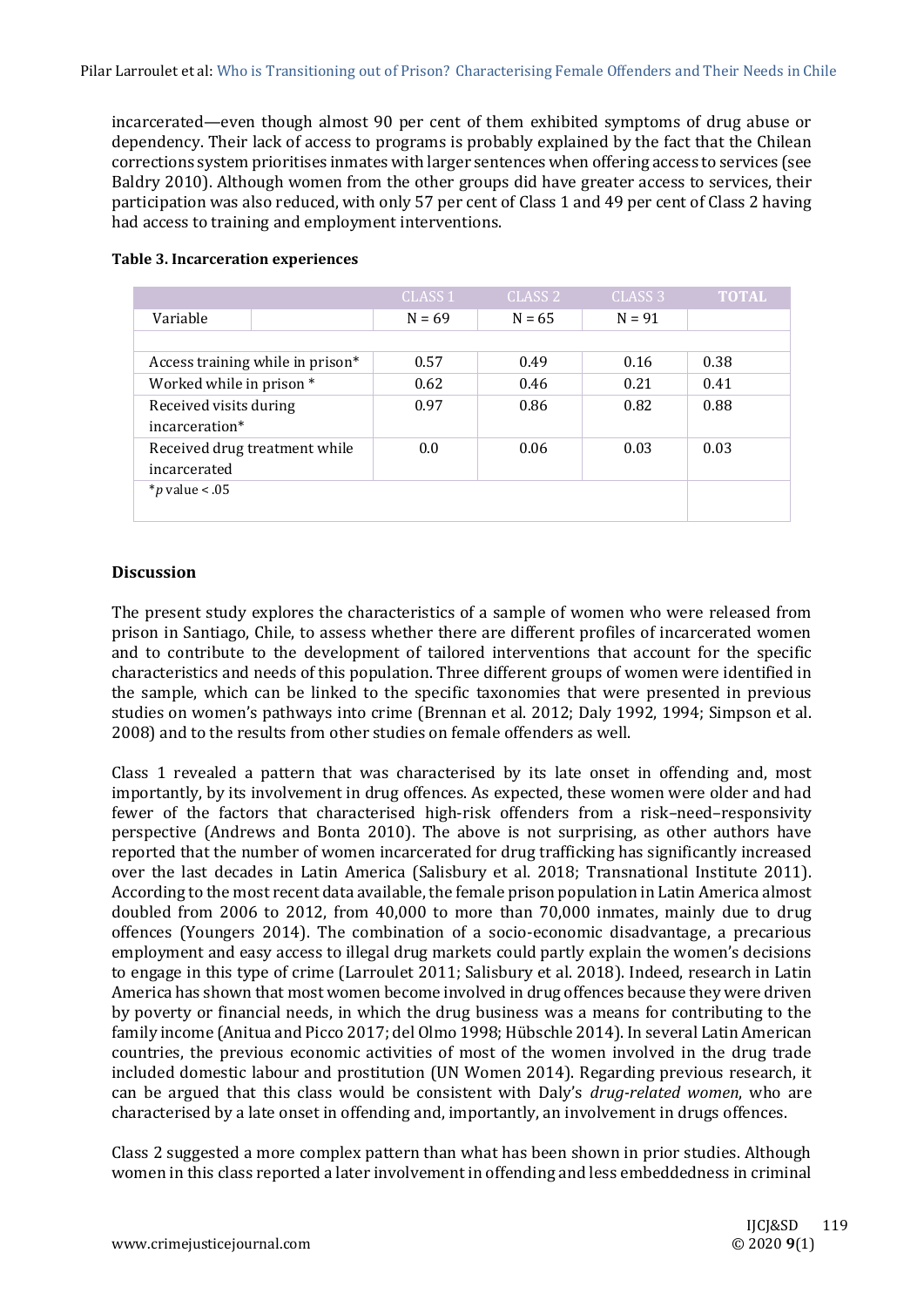networks compared to women in Class 3, they did report higher levels of criminal involvement and unstructured lifestyles than women from Class 1. As opposed to the *harm and harming women* pattern presented by Daly, women in Class 2 reported having been less exposed to violence, either as a victim or as a witness, when compared to those in Class 3. Some women in this group may be associated with the *situational pathway* reported by Brennan et al. (2012), which mixed women who had fewer of the risk factors traditionally associated with criminal behaviour, who became mostly involved in minor property or drug offences, who had a late onset in offending and who did not have school or psychological problems. However, other women in this group reported being involved with criminal peers and were only slightly less likely than those in Class 3 to report having carried and used weapons as a minor. They were also overrepresented among those currently sentenced for more severe property offences, such as robbery. These women were just as likely as those from Class 1 to deny the delinquent identity, which might be considered a degrading label by this group of women. This finding might be interpreted as a way these women can portray themselves as a *professional thief*, in which criminal activity resembles traditional *masculine* criminal behaviour that allows them to engage in so-called 'cross-gendering' practices. Prior work conducted among young female offenders in Chile is consistent with these findings. Droppelmann (2019) observed that young female offenders persisted in crime as a means of resisting patriarchy and subordination by facilitating financial independence and avoiding the acquisition of roles that were anchored in the ethics of care. This pattern reinforces the claim that, for several women, crime operates as a way of establishing autonomy and defying constraining gender binaries (Carlen 1988; Miller 2002).

Finally, women from Class 3 were characterised by their deep involvement in offending as a lifestyle. These women committed multiple less serious offences and had high recidivism rates, which might correspond to those that previous research has called *churners* (Leverentz 2019; Lynch and Sabol 2001). *Churners* are defined as individuals who move in and out of prison. They usually account for a large share of the prison admissions and releases. Women in this class have been sentenced mostly for theft, which relates to their histories of short-term sentences. Consistent with Baldry's argument (2010), these 'short-termers' constitute a significant percentage among the female prison population, and their profiles differ from those that appear in most studies, as based on prison census data (Baldry 2010). Given these women's marked marginalisation, they are related either to the *street women* or to the *harm and harming* pathways reported by Daly (1992) in previous research.

Beyond the commonalities, the results of this study reveal that women from each of the three classes have experienced different criminal trajectories and that they had unequal access to programs while incarcerated. Therefore, they present different needs that are not entirely fulfilled, though they could be addressed through specific programs and interventions. For example, considering that women in Class 1 exhibited a lower involvement in criminal lifestyles and were mainly involved in drug offences, their interventions should be concentrated on training and employment upon release. Those interventions must ensure that the types of jobs they access provide economic independence and that they concurrently represent a source of personal fulfillment to become a real alternative to drug trafficking. In contrast, women from Class 2 although less vulnerable than those from Class 3—have different needs. Due to their criminal involvement and lifestyles, and to the benefits that they probably gained from crime, desistance would be a great challenge for them. In that sense, these women would likely benefit from interventions that tackle criminal attitudes (e.g., cognitive behavioural therapy), as well as from employment and training opportunities that allow them to gain independence, self-efficacy and self-worth. In the case of this group, it is especially relevant to help these women recognise the existence and accessibility of the opportunities that are available to them beyond the norms of their gender and beyond the traditional female roles available. Finally, Class 3 corresponds to a profile of multiple intervention needs and a history of reduced access to social protection services. Considering their backgrounds of brief prison convictions and the evidence regarding the incremental effects of those short sentences on recidivism (Armstrong and Weaver 2010; The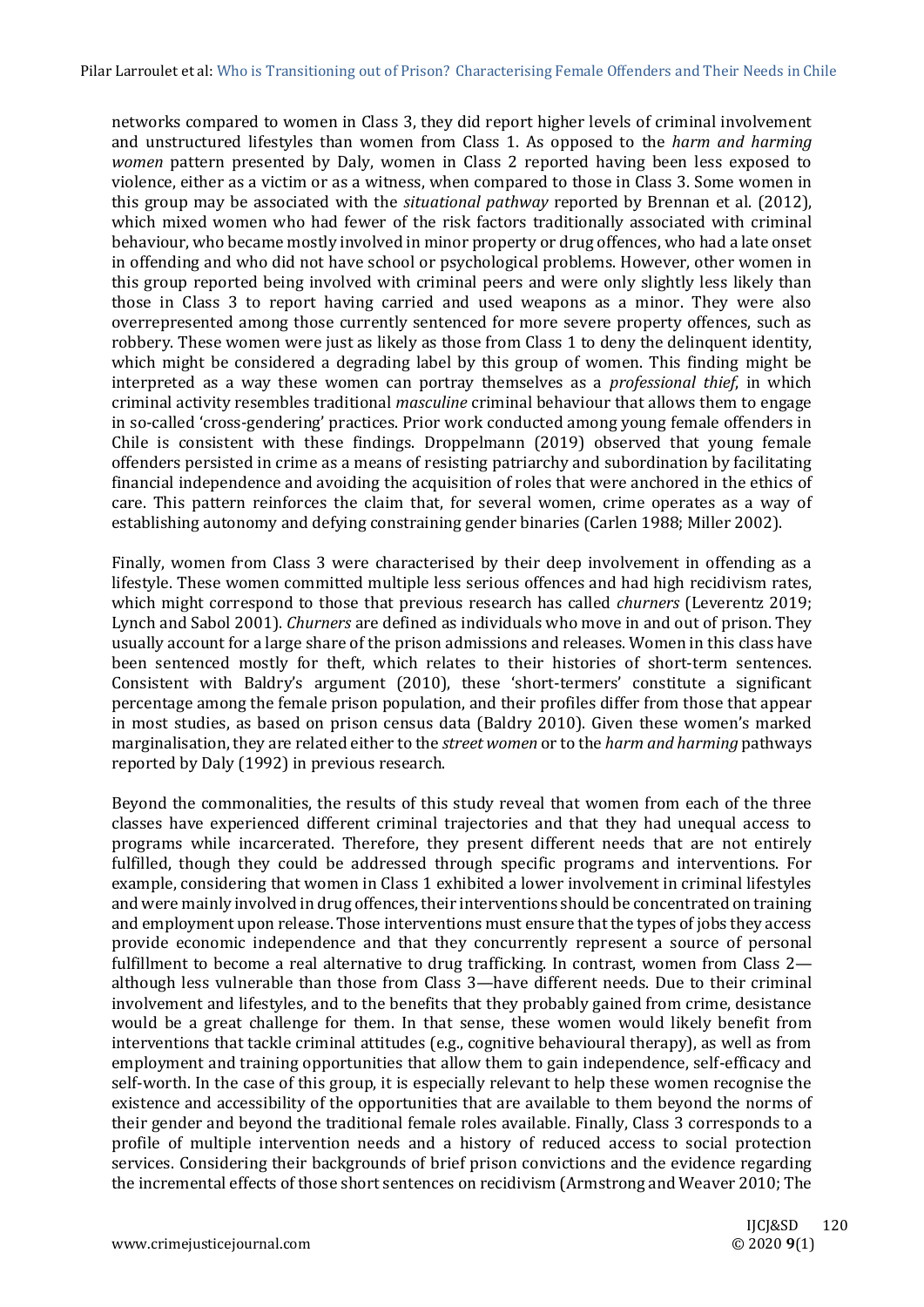Howard League of Prison Reform 2011), alternatives to incarcerations would be a suitable solution for this group. Despite several controversies (see Drugs Security and Democracy Program 2018), drug treatment courts (DTC) have a proven influence on offenders with drug addictions, whose offending is partly related to their drug misuse (Paz Ciudadana and Banco Interamericano de Desarrollo 2018). Beyond DTC, the women of Class 3 could also benefit from several interventions, including cognitive behavioural therapy and mentoring, both before and after imprisonment.

# **Conclusion**

The present study aimed to identify and characterise different profiles among women who were released from prison in Santiago, Chile, as well as to shed light on some of the needs that they would have upon release. Three different classes were identified among the women from the sample. Women from Class 1 were characterised by their primary involvement in drug offences and by a later crime onset. Class 2 includes women who have a later involvement in offending, but who have higher levels of criminal involvement and more unstructured lifestyles than women in Class 1. Finally, women in Class 3 started committing crimes earlier in life, had higher involvement levels in offending (mainly less serious property crimes) and substance abuse, and were more likely to perceive themselves as delinquents than the women from the other two classes. Although these patterns demonstrate similarities with previous research, several interesting findings emerged that clears the path for developing more tailored policy responses for each of these groups, which were discussed above.

In recent years, especially with the adoption of the Bangkok Rules, the inclusion of a genderresponsive approach in penal policies has been widespread and has influenced how prison interventions and programs must be delivered for female offenders (Hannah-Moffat 2011). A 'gender-responsive' approach has been defined as the development of a women-oriented model that 'targets women's pathways to criminality by providing effective interventions that address the intersecting issues of substance abuse, trauma, mental health, and economic marginality' (Bloom et al. 2003: 75). As this article has demonstrated, most of the women being released in Santiago share a history of economic marginalisation and victimisation within the family setting. Nevertheless, despite these similarities, the three groups identified also revealed significant heterogeneity between them in terms of their characteristics and intervention needs. Those differences are not currently addressed in the Chilean prison system. Women can access several services that do not address the factors that would help them leave crime behind. Moreover, as it happens in other countries, women serving short sentences are left behind, without access to services even though they display substantial vulnerabilities and marginalisation.

Although the present article provides new information for improving the knowledge gap regarding women offenders and their re-entry needs in Latin America, some limitations must be considered. First, we must mention that the characteristics of the different groups highlighted in the article offer only a limited insight into the needs that these women will have following their imprisonment. Although some of the factors that lead women to engage in crime might sometimes overlap with their needs after release, several other issues emerge when facing the challenges of re-entry that the present study does not consider. Second, the analysis and the construction of the different classes were limited by the data available in the data set. Therefore, although partly drawing on the female pathways perspective, the data available did not allow us to accurately assess all the key variables that would explain these women's criminal trajectories. Finally, it is essential to consider that several of the women's characteristics in the present analysis are based on deficits, problems and vulnerabilities—several of which are retrospective and static factors that render intervention insufficient. In that sense, interventions should not be limited to addressing those factors only, and correctional practice must move from a deficit-based model to an approach that promotes young women's strengths, decision-making and personal growth.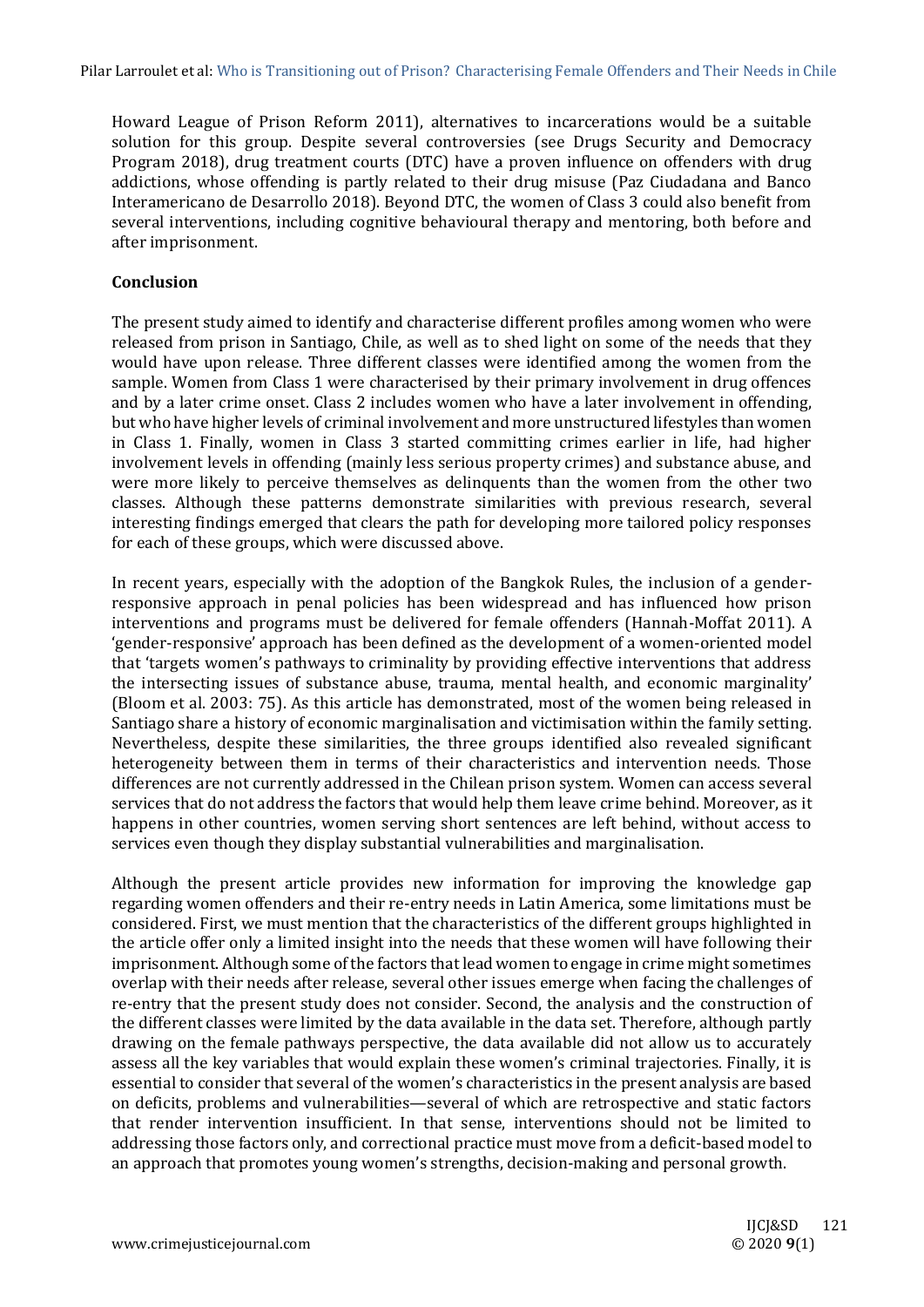# **Acknowledgements**

The data included in this article is from the *Reintegration, desistance and recidivism among female inmates in Chile* study. The study was supported by San Carlos de Maipo and Colunga Foundation. It also received additional funding from the Inter-American Development Bank (IDB) and the Division on Women and Crime from the American Society of Criminology (ASC).

*Correspondence:* Pilar Larroulet, MA, Assistant Professor of Sociology, Pontificia Universidad Católica de Chile, Avenida Vicuña Mackenna 4860, Macul, Santiago, Chile. Email: [plarroul@uc.cl](mailto:plarroul@uc.cl)

#### **References**

Andrews DA and Bonta J (2010) *The psychology of criminal conduct*. New Providence, NJ: Routledge. Anitua GI and Picco VA (2017) *Género, drogas y sistema penal. Estrategias de defensa en casos de mujeres* 

<http://www.pensamientopenal.com.ar/system/files/2017/08/doctrina45685.pdf> (accessed 20 October 2019)

<https://pdfs.semanticscholar.org/c630/6d79906066c9dfcfb25b8a07eaad5367d9b8.pdf> (accessed 27 January 2020).

<sup>1</sup> Santiago has only one prison that hosts convicted women. There is no difference between jail and prison in Chile. Thus, diversity in the extension and type of convictions in this facility is characteristic of this population.

<sup>&</sup>lt;sup>2</sup> Among the issues, in some cases, access to women was not guaranteed by prison staff, or the official lists of women that met the selection criteria were not accurate. Analyses conducted by the research team show that there are small but systematic differences between the participants and non-participants, with the more significant difference being the type of property offence. The women involved were more likely to have been sentenced for property offences than theft, while those who did not participate were more likely to have been sentenced for theft (see Daza and Larroulet 2019).

<sup>3</sup> After each interview, a US\$15 gift card was delivered. For more information regarding the methodology, go to Larroulet el al. (2019).

<sup>4</sup> According to the last census, Santiago concentrates approximately 40 per cent of the country's population. For prison population, see www.gendarmeria.gob.cl.

<sup>5</sup> According to the last National Socioeconomic Survey, nine per cent of the Chilean women were considered poor, compared to 8.2 per cent of men. Additionally, there is a higher incidence of poverty in female-headed households. Although 9.2 per cent of the female-headed households are poor, only 6.2 per cent of the male-headed households are in the same situation (Ministerio de Desarrollo Social 2018). Although poverty has reduced in the last decade, the gap between males and females is relatively stable. Regarding the labour market, women suffer higher levels of unemployment and low rates of participation. In 2017, the labour participation rate of women was 48.5% per cent compared to 71.2 per cent of men (Organización Internacional del Trabajo 2018).

<sup>6</sup> This entails some limitations that are discussed in the final section of the article.

<sup>7</sup> Drug use is not a crime in Chile. Therefore, drug crimes include only offences that are directly related to the manufacture or selling of illegal drugs.

<sup>8</sup> BIC stand for Bayesian Information Criterion, and AIC for Akaike's Information Criterion. Both tests are nested model comparisons and selections. Using both criteria guarantees the robustness of choice (Kuha 2004).

<sup>9</sup> All fit statistics and item–response probabilities for each model are available upon request.

<sup>&</sup>lt;sup>10</sup> The posterior probability of group membership gives the likelihood that an individual will be assigned to a specific group based on the set of indicators that were used to estimate the groups. In the case of this study, the mean posterior probability for Class 1 was .85, .83 for Class 2 and .94 for Class 3. All above .70 are traditionally considered adequate.

*<sup>&#</sup>x27;mulas'*. Available a[t](file:///C:/Users/creaght/AppData/Local/Microsoft/Windows/INetCache/Content.Outlook/8FQBLSQ6/)

Antony C (2007) Mujeres invisibles: Las cárceles femeninas en América Latina. *Revista Nueva Sociedad* 208: 73–85.

Armstrong S and Weaver B (2010) What Do the Punished Think of Punishment? The comparative experience of short prison sentences and community-based punishments. *Research Report 04/2010*. Glasgow: The Scottish Centre for Crime and Justice Research. Available at

Azaola E (2013) Mujeres presas por delitos del fuero federal en México. In J Cruz and R Vázquez (coords) *Las Mujeres a través del Derecho Penal*: 153–166*.* México DF: Editorial Fontamara.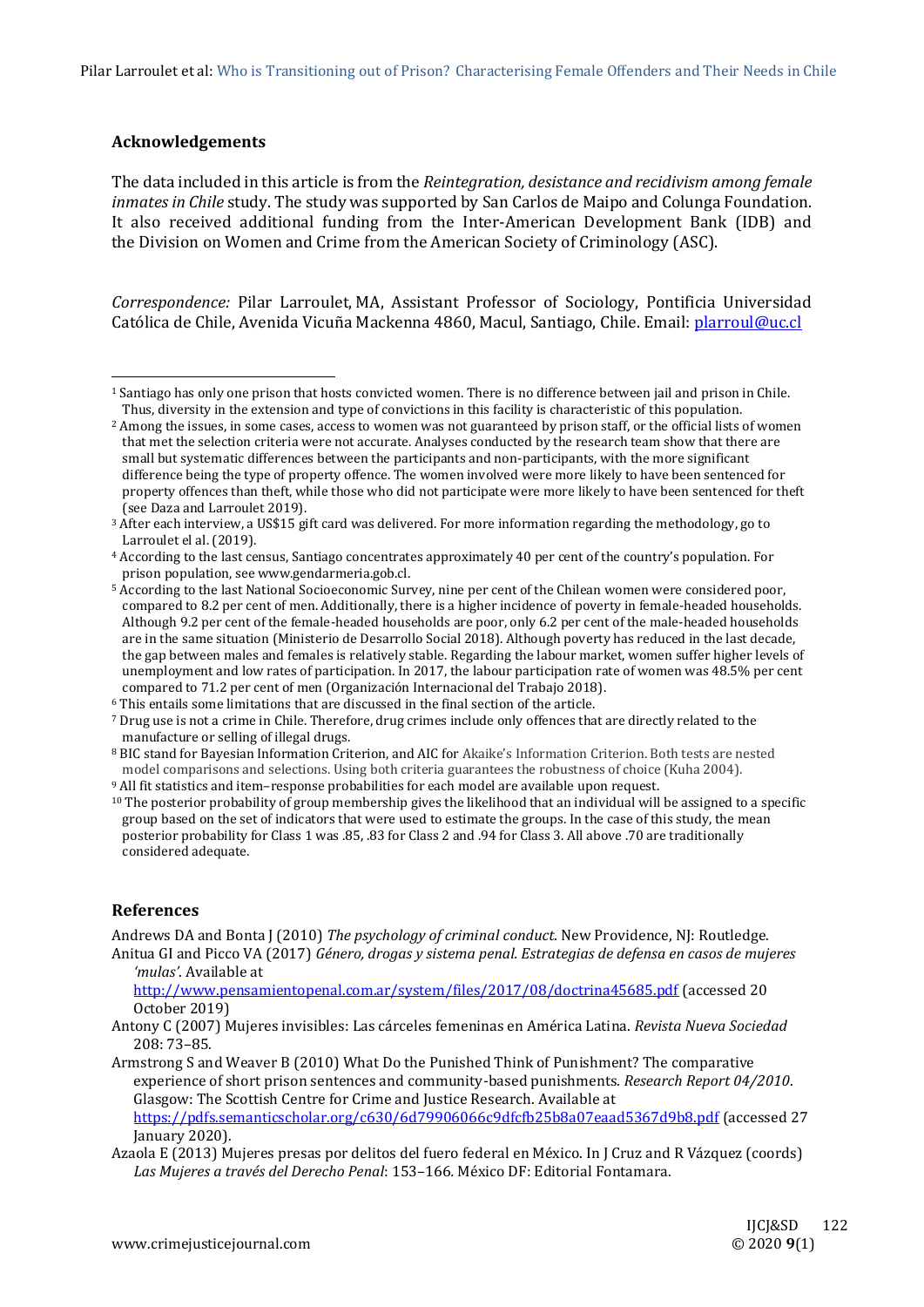- Baldry E (2010) Women in transition: From prison to …. *Current Issues in Criminal Justice* 22(2): 253–267. <https://doi.org/10.1080/10345329.2010.12035885>
- Barry M (2012) Young women in transition: From offending to desistance. In Losel F, Bottoms A and Farrington DP (eds) *Young Adult Offenders Lost in Transition?*: 113–127*.* New York: Routledge.
- Belknap J (2007) *The Invisible Women: Gender, Crime, and Justice.* Belmont: Wadsworth, Cengage Learning.
- Block CR, Blockland A, van der Werff C, van Os R and Nieuwbeerta P (2010) Long-term patterns of offending in women. *Feminist Criminology* 5(1): 73–107. <https://www.doi.org/10.1177/1557085109356520>

- Bloom B, Owen B and Covington S (2003) *Gender-Responsive Strategies: Research, Practice, and Guiding Principles for Women Offenders*. Washington, DC: National Institute of Corrections.
- Boiteux L (2015) *Mujeres y encarcelamiento por delito de Drogas: Colectivo de Estudios Drogas y Derecho*. Available at <http://www.codajic.org/node/2698> (accessed 18 July 2019)
- Brennan T, Breitenbach M, Dieterich W, Salisbury EJ and van Voorhis P (2012) Women's pathways to serious and habitual crime: A person-centered analysis incorporating gender responsive factors. *Criminal Justice and Behavior* 39(11): 1481–1508. <https://www.doi.org/10.1177/0093854812456777>
- Britton DM (2011) *The Gender of Crime.* Lanham: Rowman & Littlefield.
- Cannon MP and Wilson BK (2005) *2001 Recidivism Study*. Pine Bluff: Arkansas Department of Corrections. Carlen P (1988) *Women, Crime and Poverty*. Milton Keynes: Open University Press.
- CELS (2001). El impacto de las políticas de drogas en los derechos humanos. Buenos Aires: Centro de Estudios Legales y Sociales. Available a[t https://www.cels.org.ar/web/wp](https://www.cels.org.ar/web/wp-content/uploads/2016/10/El-impacto-de-las-politicas-de-drogas-en-los-derechos-humanos.-La-experiencia-del-continente-americano..pdf)[content/uploads/2016/10/El-impacto-de-las-politicas-de-drogas-en-los-derechos-humanos.-La](https://www.cels.org.ar/web/wp-content/uploads/2016/10/El-impacto-de-las-politicas-de-drogas-en-los-derechos-humanos.-La-experiencia-del-continente-americano..pdf)[experiencia-del-continente-americano..pdf](https://www.cels.org.ar/web/wp-content/uploads/2016/10/El-impacto-de-las-politicas-de-drogas-en-los-derechos-humanos.-La-experiencia-del-continente-americano..pdf) (accessed 26 January 2020)
- Centro de Estudios en Seguridad Ciudadana (CESC) (2007) *Evaluación de la población de imputados y condenados con problemas de salud mental.* Santiago: Universidad de Chile.
- Chesney-Lind M (1997) *The Female Offender: Girls, Women, and Crime*. Thousand Oaks: Sage.
- Collins LM and Lanza ST (2010) *Latent Class and Latent Transition Analysis: With Applications in the Social, Behavioral, and Health Sciences*. Hoboken: John Wiley & Sons, Inc.
- Daly K (1992) Women's pathways to felony court: Feminist theories of lawbreaking and problems of representation. *Review of Law and Women's Studies* 2(1): 11–52. <http://dx.doi.org/10.4135/9781412959193.n69>
- Daly K (1994) *Gender, Crime, and Punishment*. New Haven: Yale University Press.
- Daly K (2013) Feminist perspectives in criminology: A review with Gen Y in mind. In Laughlin E & Newborn T (eds) *The SAGE Handbook of Criminological Theory*: 225–246. London: Sage.
- Daza S and Larroulet P (2019) *Evaluación de Sesgo en Línea Base: Estudio Reinserción, Desistimiento y Reincidencia en Mujeres Privadas de Libertad en Chile*. Santiago: Centro de Estudios Justicia y Sociedad del Instituto de Sociologia, Pontificia Universidad Católica de Chile.
- del Olmo R (1998) *Reclusión de mujeres por delitos de drogas: Reflexiones Iniciales.* Available a[t](file:///C:/Users/creaght/AppData/Local/Microsoft/Windows/INetCache/Content.Outlook/8FQBLSQ6/) [http://www.cicad.oas.org/reduccion\\_demanda/esp/Mujer/venezuel.pdf](http://www.cicad.oas.org/reduccion_demanda/esp/Mujer/venezuel.pdf) (accessed 10 July 2019).
- Droppelmann C (2019) Transitions out of Crime: Intentions, Changes and Obstacles on the Road Towards Desistance. PhD Thesis, University of Cambridge, England.
- Drugs Security and Democracy Program (2018) *Drug Courts in the Americas*. New York: Social Science Research Council. Available at [https://www.ssrc.org/publications/view/drug-courts-in-the](https://www.ssrc.org/publications/view/drug-courts-in-the-americas/)[americas/](https://www.ssrc.org/publications/view/drug-courts-in-the-americas/) (accessed 10 March 2019).
- Flood-Page C, Campbell S, Harrington V and Miller J (2000) Youth crime: Findings from the 1998/1999 Youth Lifestyles Survey. *Home Office Research Study, No. 209.* London: Home Office.
- Fuentes L, Mac-Clure O, Moya C and Olivos C (2017) Santiago Chile: city of cities? Social inequalities in local labour market zones. *CEPAL Review* 121: 87-102.
- Gelsthorpe L (2004) Back to basics in crime control: Weaving in women. *[Critical Review of International](https://philpapers.org/asearch.pl?pub=1516)  [Social and Political Philosophy](https://philpapers.org/asearch.pl?pub=1516)* 7(2): 76–103.<https://doi.org/10.1080/1369823042000266530>
- Gendarmería de Chile (2016) *Compendio Estadístico Penitenciario*. Available a[t](https://www.gendarmeria.gob.cl/) <https://www.gendarmeria.gob.cl/> (accessed 5 June 2019).
- Giordano PC, Cernkovich SA and Rudolph JL (2002) Gender, crime and desistance: Toward a theory of cognitive transformation. *American Journal of Sociology* 107(4): 990–1064. <https://doi.org/10.1086/343191>
- Hannah-Moffat K (2011) Sacrosanct or flawed: Risk, accountability and gender-responsive penal politics. *Current Issues in Criminal Justice* 22(2): 193–215. [https://doi.org/10.1080/10345329.2010.12035882](https://doi.org/10.1017/CBO9781107415324.004)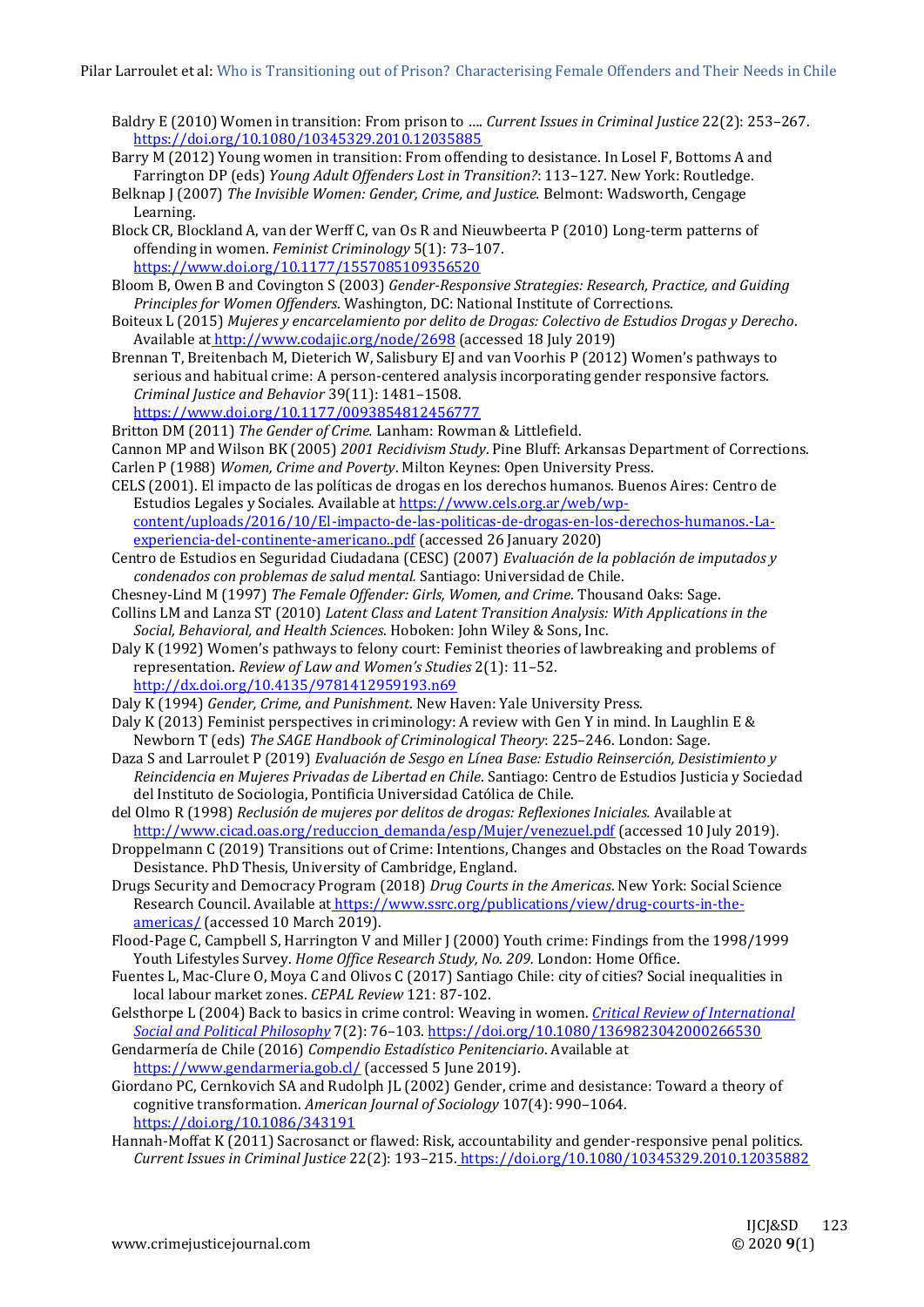- [H](https://doi.org/10.1017/CBO9781107415324.004)übschle A (2014). Of bogus hunters, queenpins and mules: The varied roles of women in transnational organized crime in Southern Africa. *Trends in Organized Crime* 17(1–20): 31–51. <https://doi.org/10.1007/s12117-013-9202-8>
- Hurtado C and Larroulet P (2012) Consumo de drogas y validación de auto-reporte en cárceles chilenas. *Actas del VII Congreso Nacional de Investigación sobre Violencia y delincuencia*, Santiago, Chile, 13–14 September: 135–145. Available a[t](http://perso.unifr.ch/derechopenal/assets/files/obrasportales/op_20130208_04.pdf)

[http://perso.unifr.ch/derechopenal/assets/files/obrasportales/op\\_20130208\\_04.pdf](http://perso.unifr.ch/derechopenal/assets/files/obrasportales/op_20130208_04.pdf) (accessed 15 July 2019).

- Kruttschnitt C and Gartner R (2003) Women's imprisonment. *Crime and Justice* 30: 1–81.
- Kuha J (2004) AIC and BIC: Comparisons of assumptions and performance. *Sociological Methods and Research* 33(2): 188–229.<https://doi.org/10.1177/0049124103262065>
- Larroulet P (2011) Factores tras la decisión de ingresar al mercado de la droga. Una mirada desde el microtraficante. *Actas del VI Congreso Nacional de Investigación sobre Violencia y Delincuencia*, Santiago, Chile: 235–246. Available at [https://www.slideshare.net/sliderobertolagos/6-congreso-de](https://www.slideshare.net/sliderobertolagos/6-congreso-de-violencia-chile-8612870)[violencia-chile-8612870](https://www.slideshare.net/sliderobertolagos/6-congreso-de-violencia-chile-8612870) (accessed 15 July 2019).
- Larroulet P (2016) Cárcel, marginalidad y delito. In Siles C (ed.) *Los Invisibles. Por qué la pobreza y la exclusión social dejaron de ser prioridad*: 157–194*.* Santiago: Instituto de Estudios de la Sociedad.
- Larroulet P, Daza S, del Villar P, Droppelmann C, Figueroa A and Valenzuela E (2019) *Estudio Reinserción, Desistimiento y Reincidencia en Mujeres: Diseño, Metodología y Caracterización de la Muestra*. Santiago: Centro de Estudios Justicia y Sociedad del Instituto de Sociologia, Pontificia Universidad Católica de Chile. Available a[t](http://justiciaysociedad.uc.cl/reinsercion-y-desistimiento-en-mujeres-privadas-de-libertad-longitudinal/) [http://justiciaysociedad.uc.cl/reinsercion-y-desistimiento-en-mujeres-privadas-de](http://justiciaysociedad.uc.cl/reinsercion-y-desistimiento-en-mujeres-privadas-de-libertad-longitudinal/)[libertad-longitudinal/](http://justiciaysociedad.uc.cl/reinsercion-y-desistimiento-en-mujeres-privadas-de-libertad-longitudinal/) (accessed 26 June 2019).
- Lemgruber J (1999) *Cemitério dos vivos*. Rio de Janeiro: Editora Forense.
- Leverentz A (2019) Churning through the system: How people engage with the criminal justice system when faced with short sentences. In Sarat A (ed.) *After Imprisonment: Special Issue:* 123–143. United Kingdom: Emerald Publishing.<https://doi.org/10.1108/s1059-433720180000077006>
- Lynch JP and Sabol WL (2001) Prisoner reentry in perspective. *Crime Policy Report, Vol. 3*. Washington, DC: Urban Institute.
- McIvor G, Murray C and Jamieson J (2004[\) Desistance from crime: Is it different for women and girls?](http://www.research.lancs.ac.uk/portal/en/publications/desistance-from-crime--is-it-different-for-women-and-girls(92486490-e5ab-4280-9f19-498143243eef).html) In Maruna S and Immarigeon R (eds) *After Crime and Punishment: Pathways to Offender Reintegration*: 181–200*.* Cullompton: Willan Publishing.
- McIvor G, Trotter C and Sheehan R (2009) Women, resettlement and desistance. *Probation Journal* 56(4): 347–361[. https://doi.org/10.1177/0264550509346515](https://doi.org/10.1177/0264550509346515)
- Michalsen V (2019) A cell of one's own? Incarceration and other turning points in women's journeys to desistance. *International Journal of Offender Therapy and Comparative Criminology* 63(6): 940–959. <https://doi.org/10.1177/0306624X13498211>
- Miller J (2002) The strengths and limits of 'doing gender' for understanding street crime. *Theoretical Criminology* 6(4): 433–460.<https://doi.org/10.1177/136248060200600403>
- Miller J and Mullins CW (2006) The status of feminist theories in criminology. In Cullen FT, Wright JP and Blevins KR (eds) *Taking Stock: The Status of Criminological Theory*: 217–249. New Brunswick: Transaction Publishers.
- Ministerio de Desarrollo Social (2018) *Pobreza y Distribución de Ingresos: Presentación de resultados Casen 2017*. Available a[t http://observatorio.ministeriodesarrollosocial.gob.cl/casen](http://observatorio.ministeriodesarrollosocial.gob.cl/casen-multidimensional/casen/docs/Presentacion_Sintesis_de_Resultados_Casen_2017.pdf)[multidimensional/casen/docs/Presentacion\\_Sintesis\\_de\\_Resultados\\_Casen\\_2017.pdf](http://observatorio.ministeriodesarrollosocial.gob.cl/casen-multidimensional/casen/docs/Presentacion_Sintesis_de_Resultados_Casen_2017.pdf) (accessed 23 January 2019).
- Ministry of Justice (2011). Re-offending of juveniles: results from the 2009 cohort England and Wales. Ministry of Justice Statistic Bulletin. Available at [http://www.justice.gov.uk/downloads/publications/statistics-and-data/mojstats/juvenile](http://www.justice.gov.uk/downloads/publications/statistics-and-data/mojstats/juvenile-reoffending-statistics-09.pdf)[reoffending-statistics-09.pdf](http://www.justice.gov.uk/downloads/publications/statistics-and-data/mojstats/juvenile-reoffending-statistics-09.pdf) (accessed 27 January 2020).
- Morales AM, Hurtado MT, Figueroa UO, Ortiz P, Polanco D and Muñoz N (2015) *Estudio sobre los niveles de exclusión social en personas privadas de libertad*. Santiago: Fundación Paz Ciudadana and Fundación San Carlos de Maipo.
- Nuytiens A and Christiaens J (2016) Female pathways to crime and prison: Challenging the (US) gendered pathways perspective. *European Journal of Criminology* 13(2): 1–19. <https://doi.org/10.1177/1477370815608879>
- Nuytiens A and Christiaens J (2017) 'It all has to do with men': How abusive romantic relationships impact on female pathways to prison. In Kruttschnitt C and Bijleveld C (eds) *Lives of Incarcerated Women: An International Perspective*: 32–44. New York: Routledge.